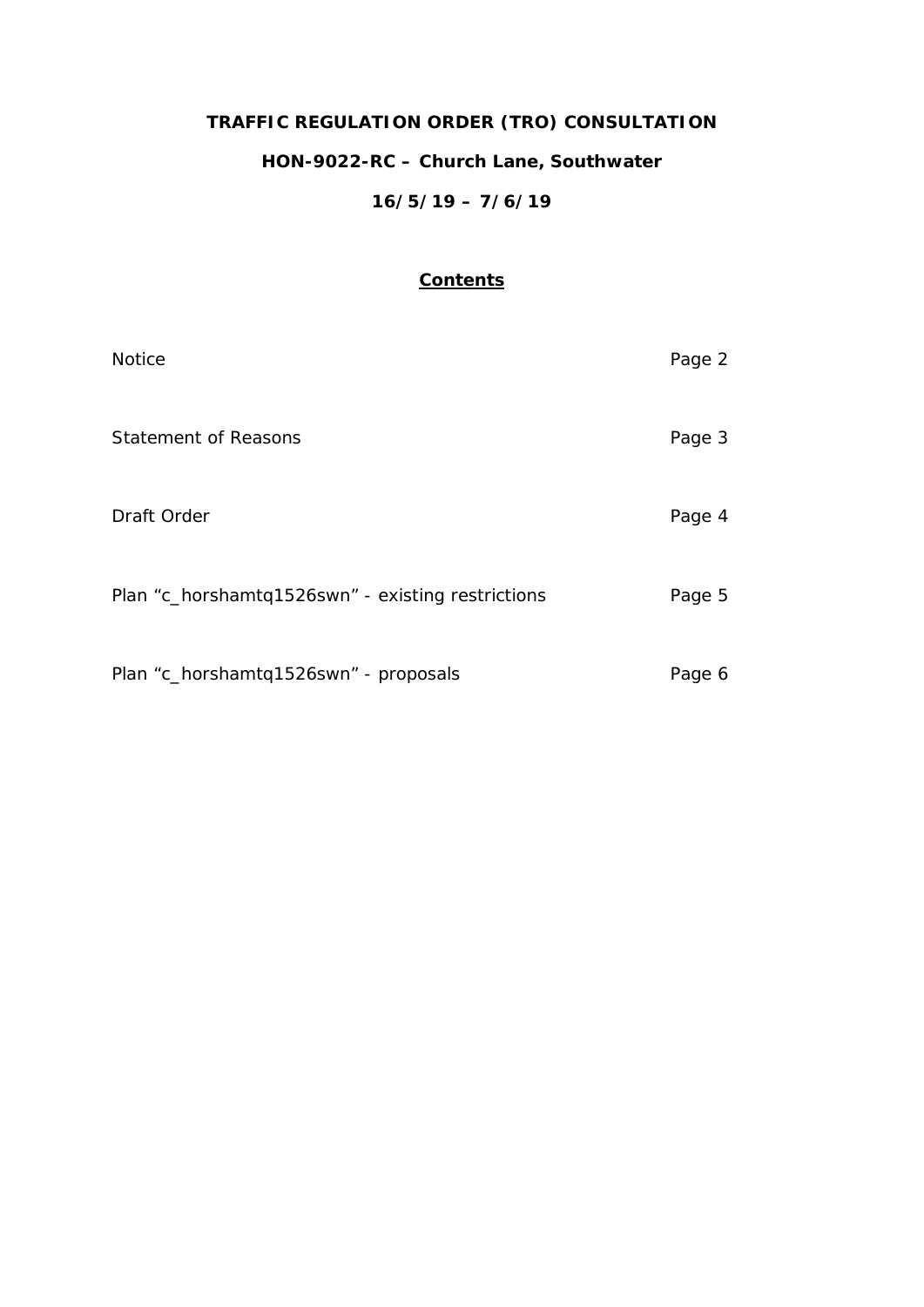#### **WEST SUSSEX COUNTY COUNCIL ((HORSHAM DISTRICT) (PARKING PLACES AND TRAFFIC REGULATION) (CONSOLIDATION NO. 2) ORDER 2006) (CHURCH LANE AMENDMENT) ORDER 201\***

**NOTICE** is hereby given that West Sussex County Council propose to make a permanent Order under the provisions of the Road Traffic Regulation Act 1984, the effect of which will be to introduce a prohibition of waiting at any time (double yellow lines) on sections of both sides of Church Lane between College Road and Kensett Avenue, on the northern side of Church Lane west of Kensett Avenue and on Kensett Avenue either side of the junction with Church Lane.

Full details of the proposals in this Notice can be viewed on our website [www.westsussex.gov.uk/tro.](http://www.westsussex.gov.uk/tro) The website includes a response form for comments or objections.

The documents may be inspected at West Sussex County Council, County Hall, Chichester during normal office hours, and at the Horsham Public Library, Lower Tanbridge Way, Horsham during normal library opening hours.

Any objections or comments about these proposals must be received by 7 June 2019. These may be sent via the response form on the website, in writing to: TRO Team, West Sussex County Council, The Grange, Tower Street, Chichester, PO19 1RH; or by e-mail to: [tro.team@westsussex.gov.uk.](mailto:tro.team@westsussex.gov.uk) Library staff will NOT be in a position to answer questions on the proposal and all correspondence should be addressed to the undersigned, quoting the reference TRO/HON9022/RC. Only correspondence including a full name and address will be considered.

Dated this 16 May 2019

Director of Law & Assurance County Hall Chichester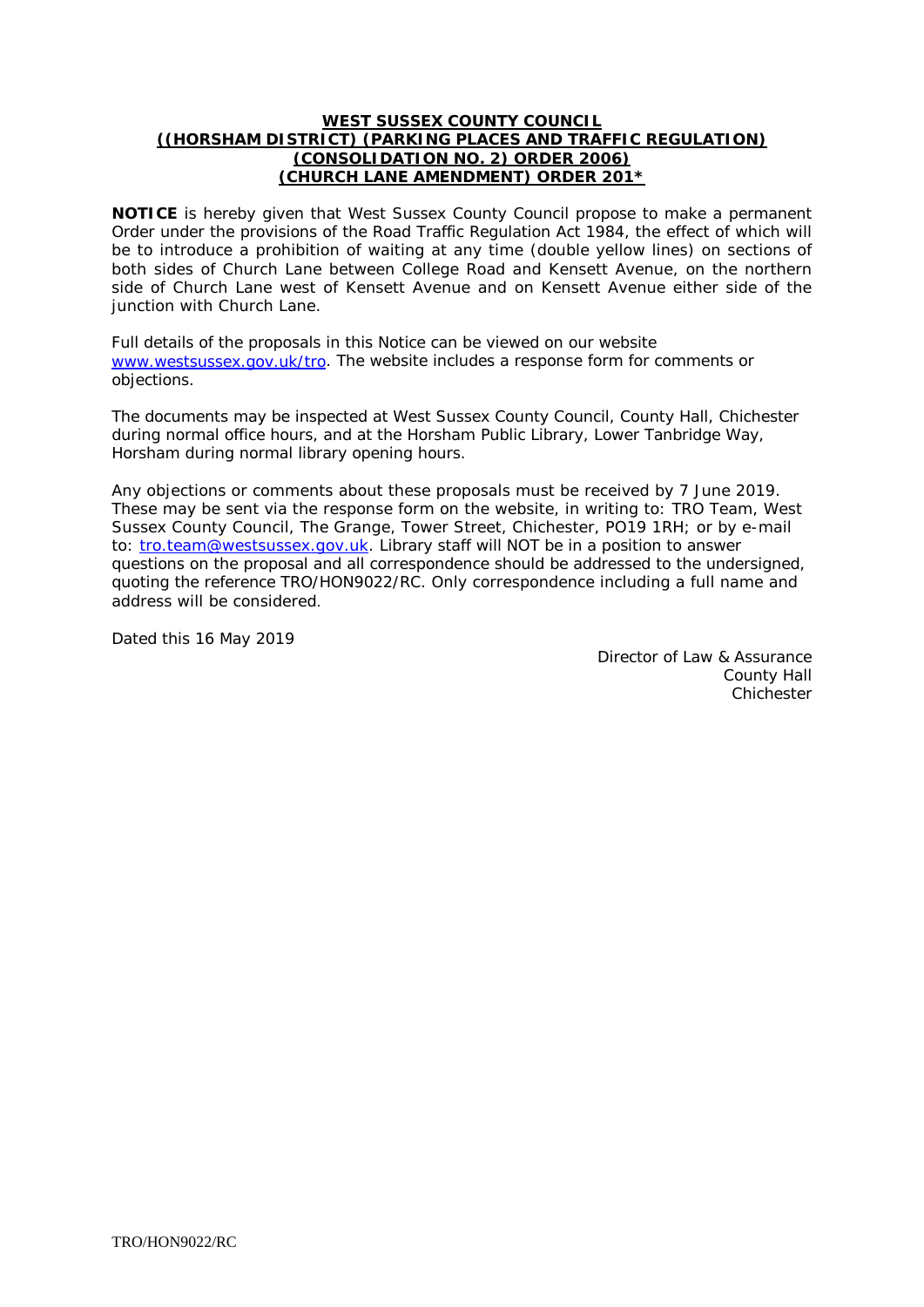#### **WEST SUSSEX COUNTY COUNCIL ((HORSHAM DISTRICT) (PARKING PLACES AND TRAFFIC REGULATION) (CONSOLIDATION NO. 2) ORDER 2006) (CHURCH LANE AMENDMENT) ORDER 201\***

# **STATEMENT OF REASONS FOR PROPOSING TO MAKE THE ORDER**

The County Council in exercise of their powers under the Road Traffic Regulation Act 1984, propose to introduce a permanent Order the effect of which will be to introduce a prohibition of waiting at any time (double yellow lines) on sections of both sides of Church Lane between College Road and Kensett Avenue, on the northern side of Church Lane west of Kensett Avenue and on Kensett Avenue either side of the junction with Church Lane.

Planning permission was granted for a residential development with associated vehicular, cycle and pedestrian access on land west of Worthing Road, Southwater.

There will be 3 vehicular access points a fourth arm on the Cedar Drive roundabout on Worthing Road, a new T-junction access onto Worthing Road south of Cedar Drive and a new Spine road crossing Church Lane providing access to the development on the north and south side of Church Lane. The new spine road is named Kensett Avenue

To prevent indiscriminate parking occurring at the junction of Church Lane and Kensett Avenue it is proposed to extend the existing waiting restrictions at the junction of College Road and Church Lane westwards. This will protect visibility splays for all users of the new T-junction.

This Order is proposed for avoiding danger to persons or traffic using the road.

Plan No. TQ1526SWN

shows the length of road, which is the subject of the proposed Order.

Director of Law & Assurance County Hall Chichester

May 2019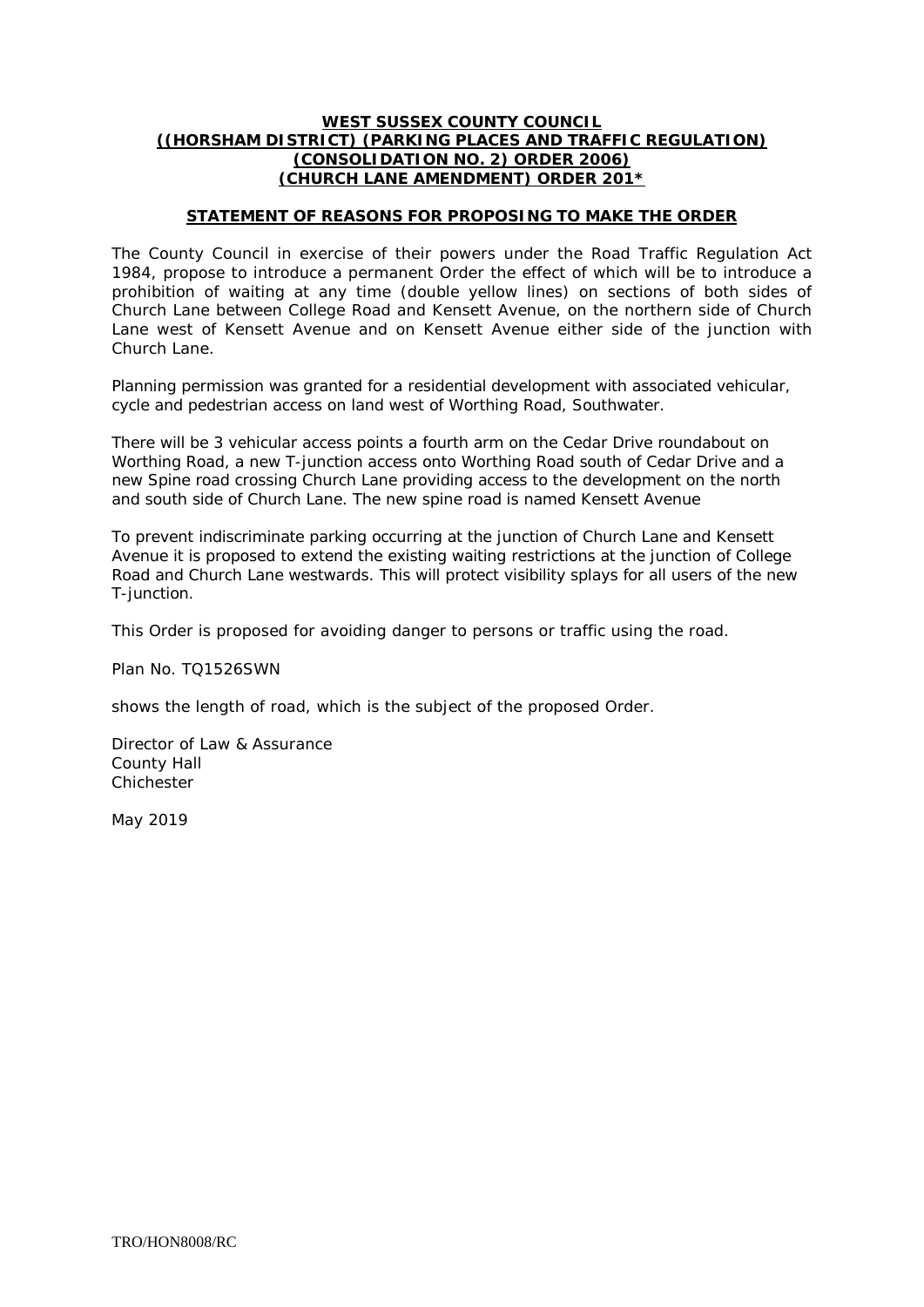#### **WEST SUSSEX COUNTY COUNCIL ((HORSHAM DISTRICT) (PARKING PLACES AND TRAFFIC REGULATION) (CONSOLIDATION NO. 2) ORDER 2006) (CHURCH LANE AMENDMENT) ORDER 201\***

West Sussex County Council in exercise of their powers under Sections 1 (1) 2 (1) and (2), 4 (2), 45, 46, 49 and 53 and Part IV of Schedule 9 of the Road Traffic Regulation Act 1984 "the Act" as amended and of all other enabling powers and after consultation with the chief officer of police in accordance with Part III of Schedule 9 to the Act hereby make the following Order:-

- 1. This Order shall come into operation on the  $*$  day of  $*$  2019 and may be cited as "West Sussex County Council ((Horsham District) (Parking Places and Traffic Regulation) (Consolidation No. 2) Order 2006) (Church Lane Amendment) Order 201\*."
- 2. The "West Sussex County Council (Horsham District) (Parking Places and Traffic Regulation) (Consolidation No.2) Order 2006" is hereby amended by the deletion from it of the plan in the First Schedule to this Order and the substitution of the plan attached in the Second Schedule to this Order.

### **FIRST SCHEDULE Plan to be deleted**

TQ1526SWN (Sheet Issue No. 1)

# **SECOND SCHEDULE Plan to be substituted (as attached)**

TQ1526SWN (Sheet Issue No. 2)

The COMMON SEAL of WEST SUSSEX (2004) COUNTY COUNCIL was hereto affixed ) ) the day of ) in the presence of ) (L.S.) ) ) ) Authorised Signatory (and the state of the state of the state of the state of the state of the state of the state of the state of the state of the state of the state of the state of the state of the state of the state of t

TRO/HON9016/RC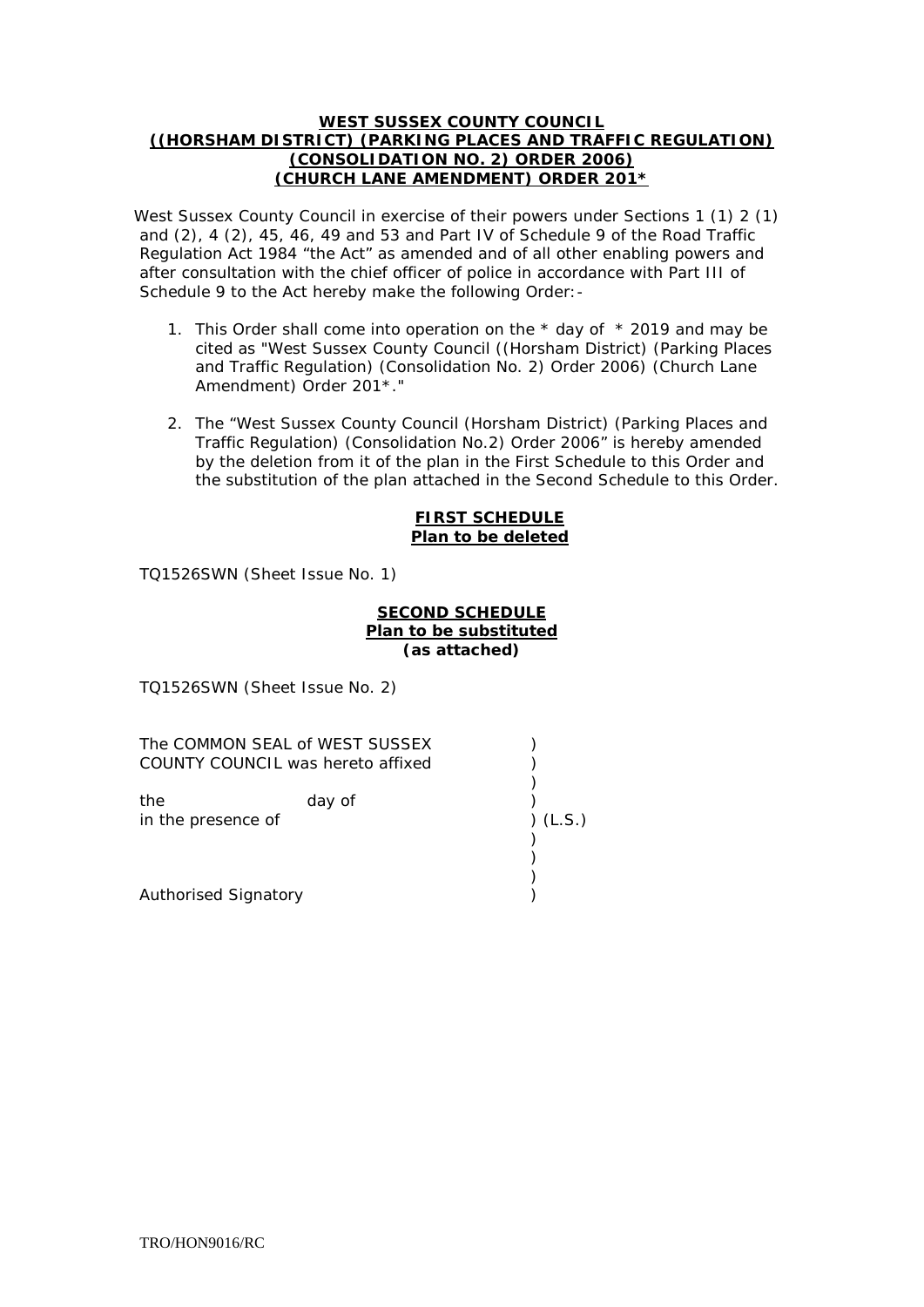| Kings<br>Farthing<br>Rosewood<br>Cottage<br>BONFIRE HILL | Meadow House                                                                                                                 |                                                                                                                                                                                                                                   |                                    |
|----------------------------------------------------------|------------------------------------------------------------------------------------------------------------------------------|-----------------------------------------------------------------------------------------------------------------------------------------------------------------------------------------------------------------------------------|------------------------------------|
| <b>SXXMps</b> LANE                                       |                                                                                                                              | Vicarage<br>run<br>Cottage<br>Holy Innocents'<br>Church<br>Hall<br>Southwater<br>CHURCH LANE<br>The<br>House<br>Vicarage<br>Council Office                                                                                        |                                    |
| west<br>sussex<br>county                                 | <b>West Sussex County Council</b><br>Infrastructure<br>The Grange<br><b>Tower Street</b><br>Chichester<br><b>West Sussex</b> | HORSHAM DISTRICT: SOUTHWATER<br><b>WAITING RESTRICTIONS</b>                                                                                                                                                                       | TILE<br>TQ15                       |
| council                                                  | <b>PO19 1RH</b>                                                                                                              | Reproduced from or based upon 2010 Ordnance Survey mapping with permission of the Controller of HMSO (c) Crown Copyright reserved.<br>Unauthorised reproduction infringes Crown copyright and may lead to prosecution or civil pr | <b>SHEET IS</b><br><b>SHEET AC</b> |